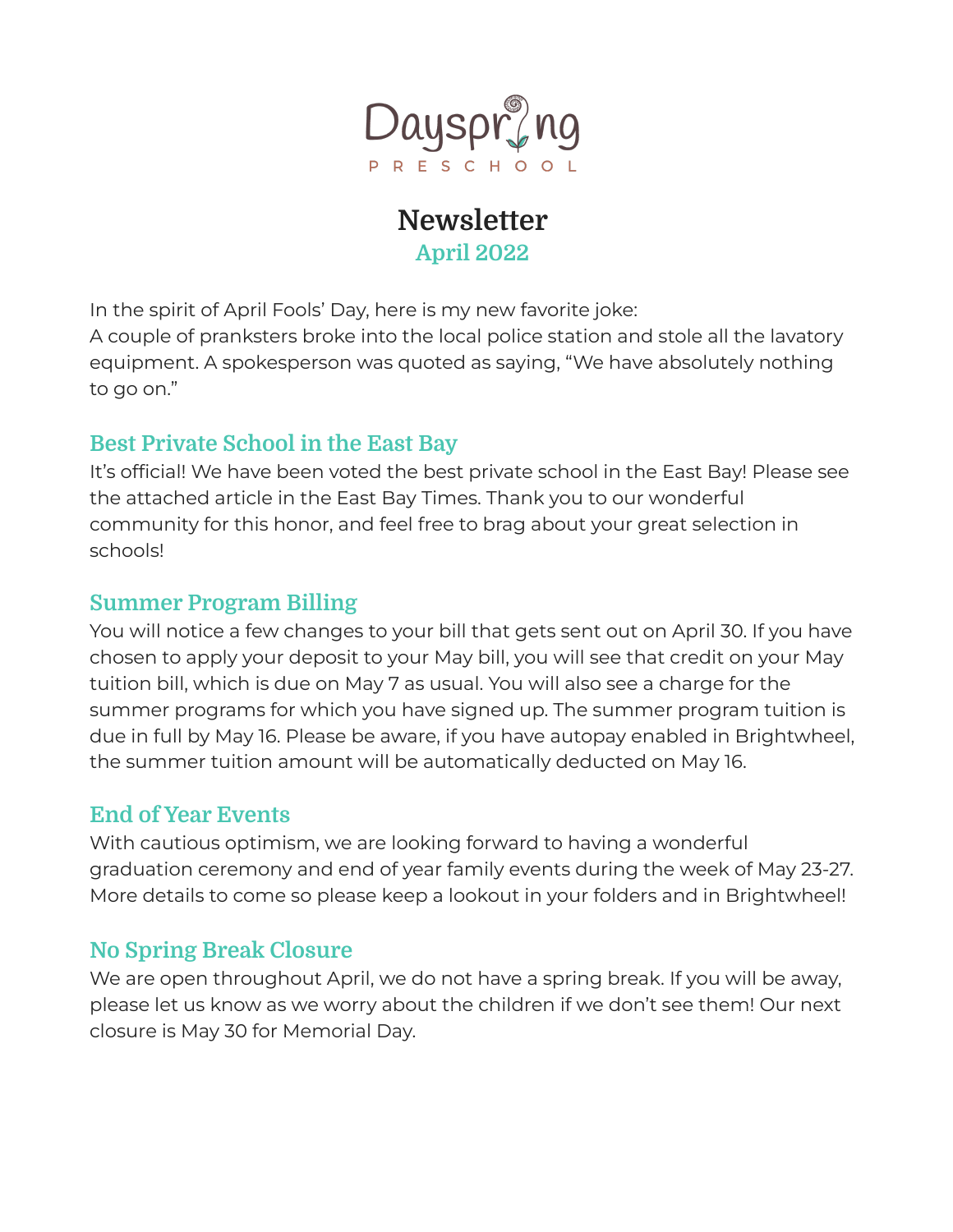

## **Gratitude**

A big thank you to Officer Joe, Christian's dad, for coming to meet us on March 24 to talk about police officers. Thank you also for the cool goodies. The children were thrilled to meet you!

We are grateful to our Friends of Dayspring volunteers for providing the staff with a delicious, nutritious lunch during staff work days. You make us feel so special, thank you!

# **Reminders**

- If you are not staying at Dayspring for TK/Kindergarten and are headed to a local public school, TK/Kindergarten readiness forms are due to the elementary schools by May 1. Bring it to us with the school name listed. Teachers will complete the form and we will send it directly to the school. Click here for the link to the [form.](https://srvusd-ca.schoolloop.com/file/1531973258600/1406780923221/4139992259785865042.pdf)
- Dates to note:
	- **○ April 14 - Crazy Hair/Crazy Socks Day**
	- **○ April 22 - Earth Day**
	- **○ May 23-26 - End of Year Celebrations/Graduation (more details coming soon)**
	- **○ May 30 - Memorial Day Holiday - Dayspring Closed**
	- **○ June 2 - Last Day of School**
	- **○ June 3 and June 6 - Dayspring Closed**
	- **○ June 7 - First day of summer session 1**





## **Concepts of the Week**

Week of April 25 Zz

Week of April 4 Earth Day, Qq, even/odd, I am reliable Week of April 11 Vaisakhi (4/14), clean up and recycling, Jj, 100s Week of April 18 Bugs and blooms, Xx, 1000s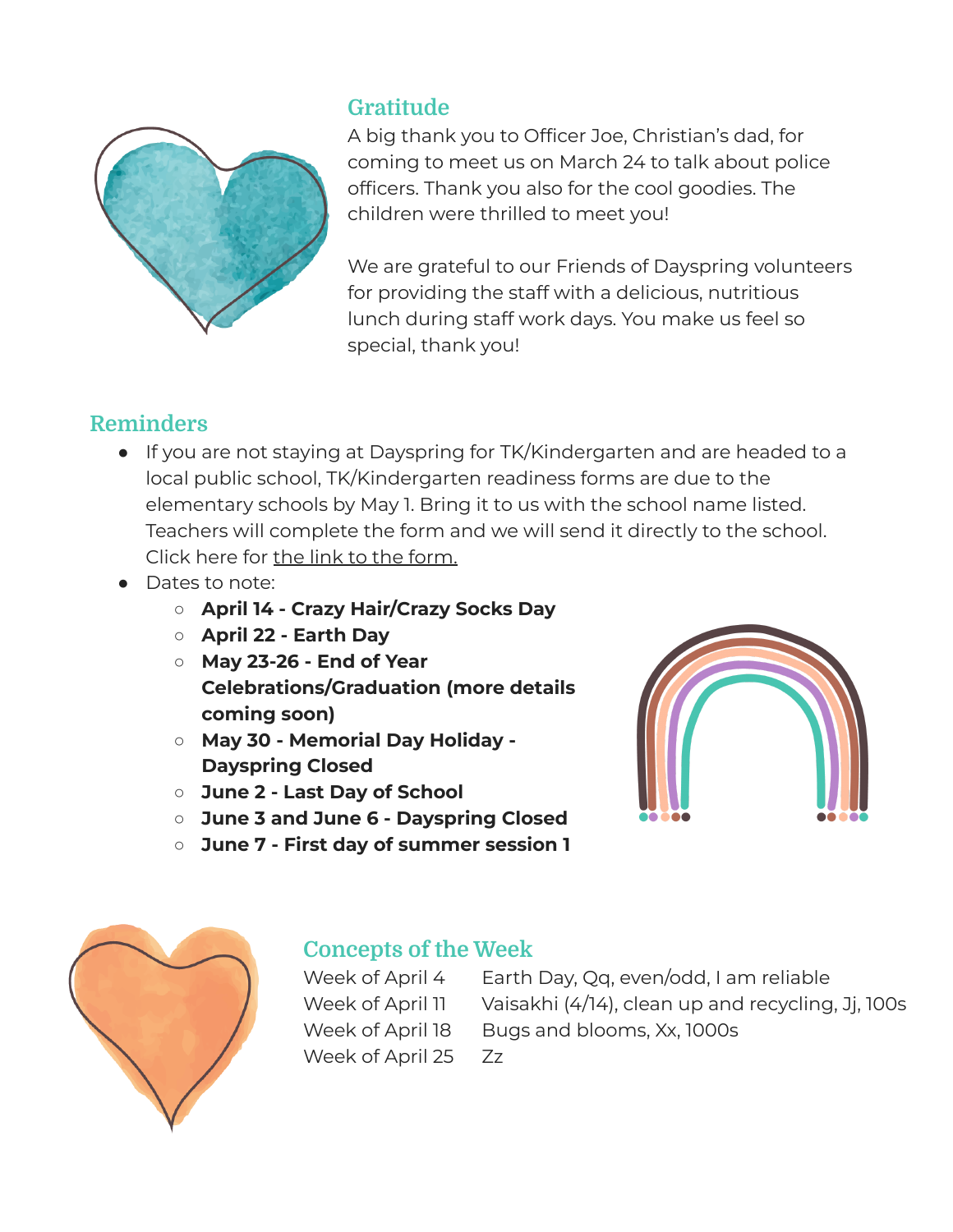# **Classroom Updates**

### **Room 1 - Butterflies**

Welcome to the spring season! We will be working on letters Q, J, X and Z. We will use recycled materials to celebrate Earth Day and also learn about different kinds of bugs. We will continue to work on our fine motor skills and numbers and letters. We continue to be respectful and take care of our friends and classroom materials. We will be planting seeds and watching them grow.

### **Room 2 - Little Ladybugs**

Spring has officially begun!

St. Patrick's Day was so much fun. The leprechauns left behind such a huge mess and we did not catch them, but we did not mind. Maybe next time. The children had so much fun celebrating community helpers month. Even though the children missed seeing the real police car and firefighters due to COVID we still managed to practice a STOP, DROP and ROLL fun activity. They enjoyed making their own English muffin pizza for our science cooking project and pretending to be chefs while wearing their own chef hat.

This month we will learn about Earth Day, clean up and recycling, bugs and blooms. We will discuss how we can help our earth. We will plant a tree and explain how trees and plants help the environment. We will study things we can do to protect our earth. We will discuss how important insects are as decomposers in everyday life. We will study insects' body parts (head, thorax and abdomen). In our math area, the children will guess how many insects are inside the jar and more. We will read books with titles, From Caterpillar to Butterfly, Are You a Bee? And I Love Bugs!, How a Seed Grows, A Tree is a Plant, Planting the Wild Garden, Growing Vegetables and One Bean.

Reminder: Please encourage your child to bring something to share on Sharing Day.

#### **Room 3 - Busy Bees**

April brings in one of our favorite themes of Bugs, Bulbs and Blooms. We are excited as we will be doing some planting and creating crafts with the theme. We will be celebrating Earth Day on April 22 and create a project, making best use of the material around us by recycling and reusing. We continue practicing spelling our last names. These are some of the activities we have planned this month: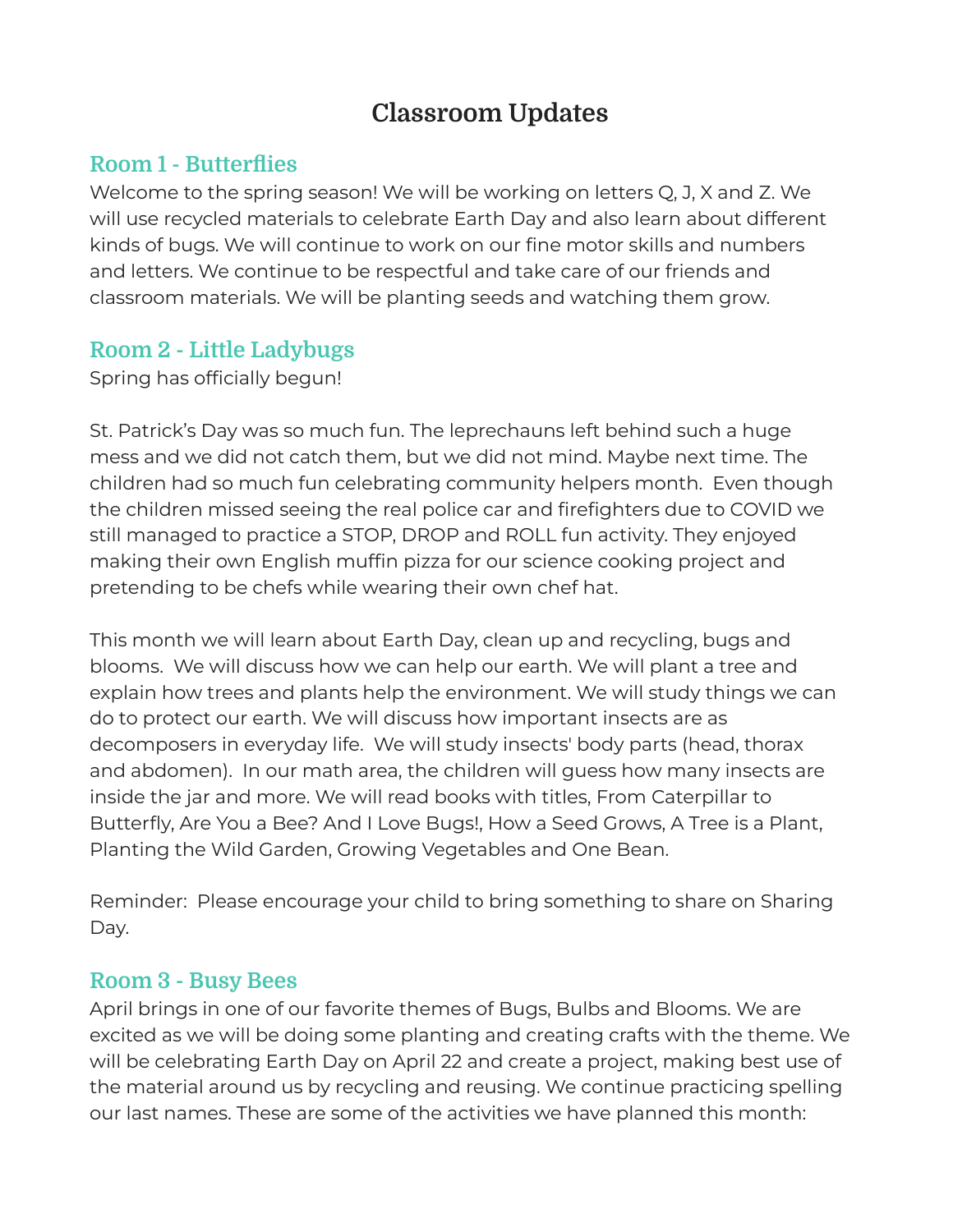#### **Language:**

Learn to write letters Q, J, X and Z Continue working with our sight words Rhyming words Introduce opposites Building simple three letter words

#### **Math:**

Practice writing and counting numbers 1 to 20 Continue practicing simple addition and subtraction Simple fraction concepts Review shapes

#### **Science:**

Look at X-rays Do planting Understanding the concept of solid and liquid with water

## **Room 4 - Sunflowers**

April comes with one of our favorite themes of Bugs, Bulbs and Blooms. We are excited to explore nature around us and capture it through art. We will celebrate Earth Day on Friday, April 22nd, and create things by recycling various materials. We will also continue to practice spelling our last names. Following are the activities we have planned for different areas of learning.

#### **For Language Arts:**

Practice how to write letters Q, J, X and Z Practice reading sight words Practice rhyming words, opposites Building three letter words

#### **For Math:**

Practice writing numbers 1-20 and counting from 1 to 100 Continue doing addition and subtraction exercises Learn basic fraction concepts Review geometric shapes

#### **For Science:**

Look at X-rays Plant seeds and observe their growth Understand the concept of solid vs. liquid